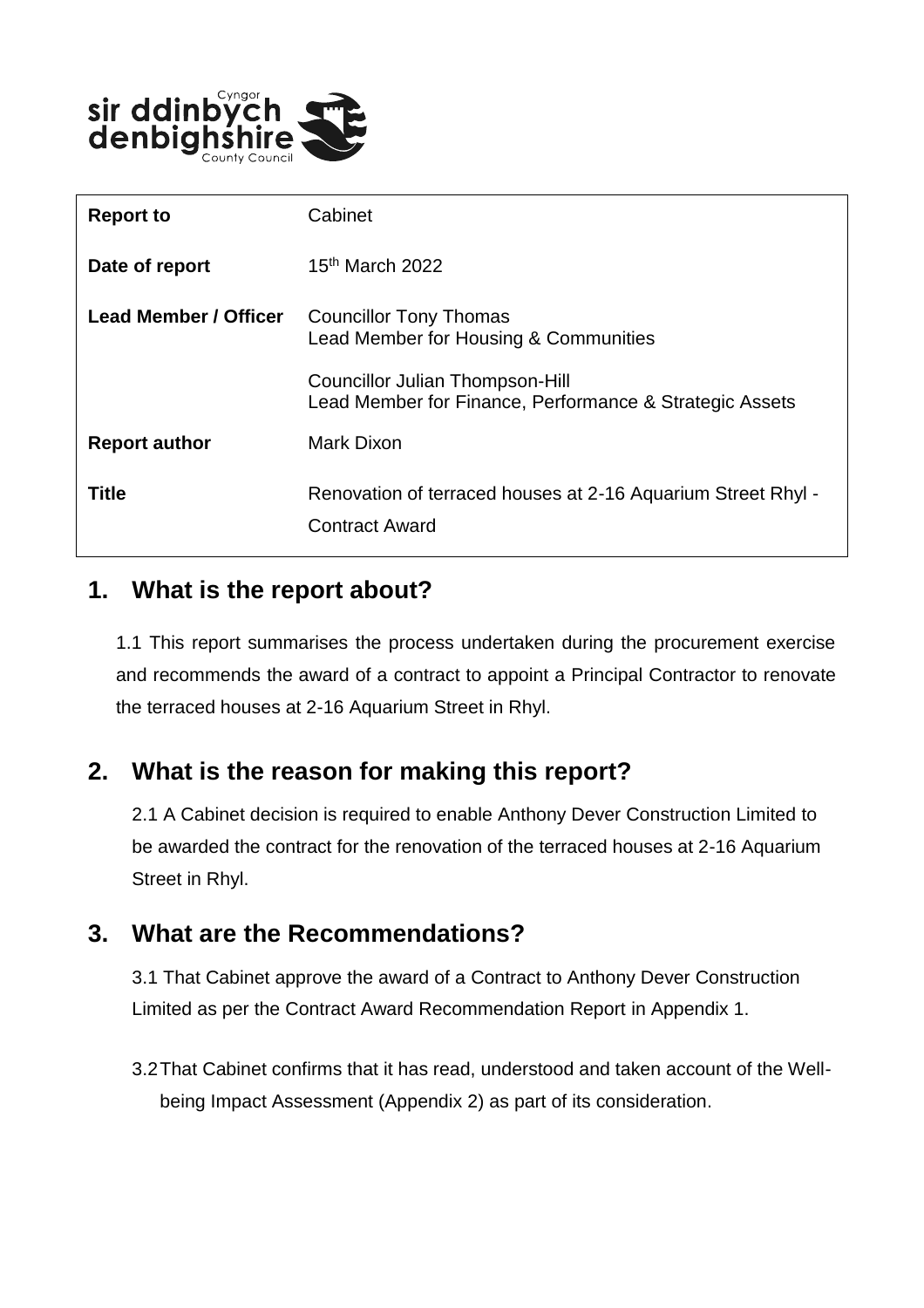# **4. Report details**

- 4.1. Further to the Cabinet decision of 26<sup>th</sup> March 2019, Denbighshire County Council wishes to appoint a Contractor to renovate the terraced houses at 2-16 Aquarium Street in Rhyl.
- 4.2.A contract notice with an estimated value of £2,148,143.80 was published on the Sell2Wales procurement portal on 10<sup>th</sup> December 2021 with a deadline for submission of 19<sup>th</sup> January 2022. Following representations from a number of tenderers this deadline was extended to 21<sup>st</sup> January 2022.
- 4.3. Four tender submissions were received.
- 4.4. Following an evaluation exercise using a scoring methodology with a weighting of 70% for price and 30% for quality, a preferred contractor has been selected. Further details can be found in the draft Contract Award Recommendation Report in Appendix 1.

### **5. How does the decision contribute to the Corporate Priorities?**

- 5.1.The Council's Corporate Plan includes a priority to ensure that everyone is supported to live in homes that meet their needs. Theme 2 of the Housing & Homelessness Strategy adopted by the County Council at its meeting on 8th December 2020 concerns creating a supply of affordable homes and includes an outcome to improve the supply of affordable housing of all types and tenures across the County. This decision will contribute towards the delivery of the Corporate Plan and Housing & Homelessness Strategy by enabling the construction of affordable homes for Intermediate Rent.
- 5.2.The proposed development will contribute towards the delivery of the Climate & Ecological Change Strategy adopted by the County Council on 23rd February 2021 by undertaking major refurbishments of existing Council buildings to be low carbon in operation. This will be achieved by the use of air source heat pumps in the development.

## **6. What will it cost and how will it affect other services?**

6.1.The total estimated cost submitted by the successful tenderer was £2,641,828.05. This is within the budget for the project in the Housing Stock Business Plan.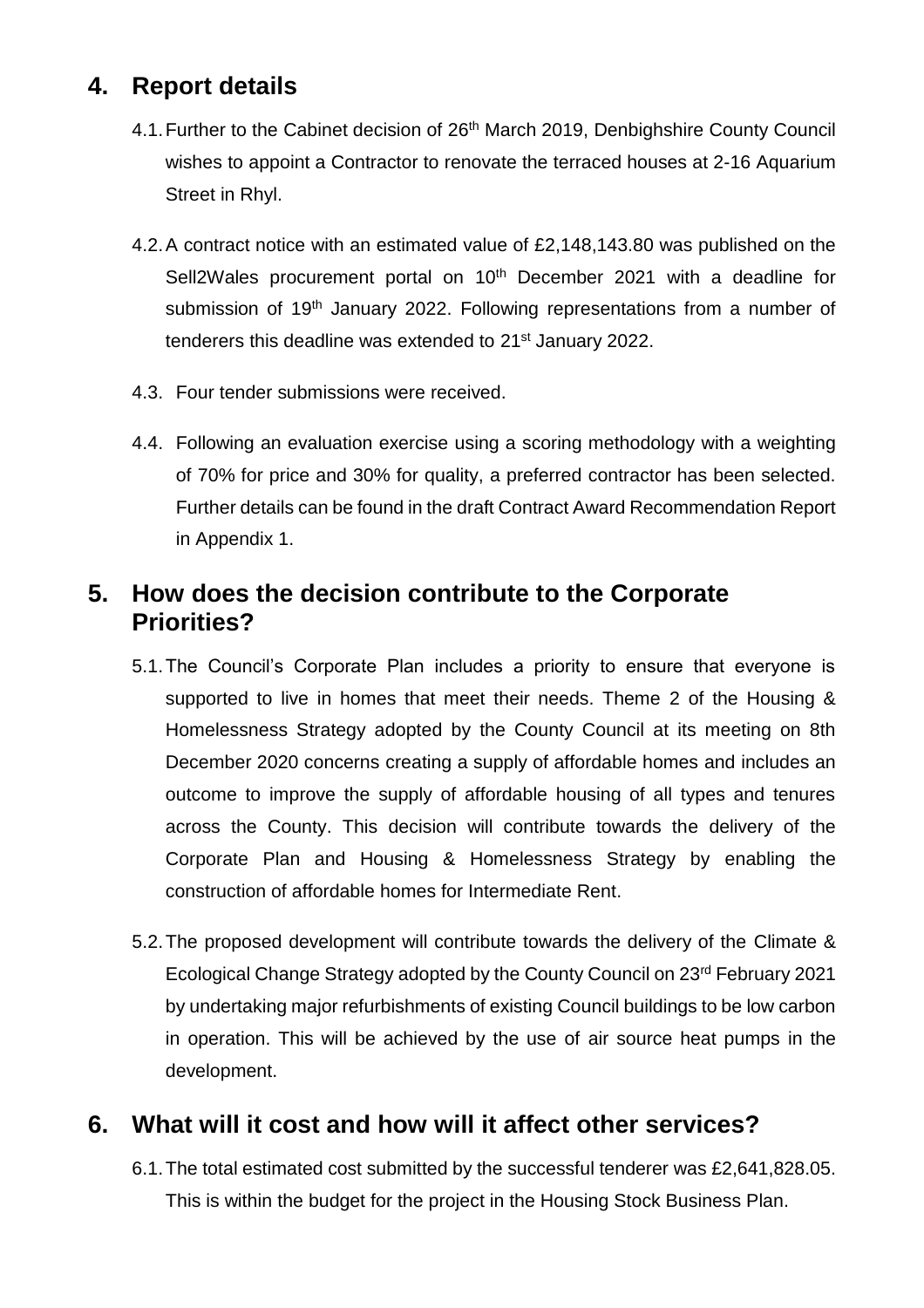# **7. What are the main conclusions of the Well-being Impact Assessment?**

7.1.The main conclusions of the assessment are that will have a positive impact on all of the well-being goals through the provision of new homes suitable for people with protected characteristics which are situated in a location which will enable them to access services on foot or by cycling and which will reduce fuel poverty amongst residents as a consequence of their energy efficiency; it will have a positive impact on the economy by contributing towards the vitality of Rhyl town centre; it will increase community cohesiveness by improving derelict properties which have previously attracted anti-social behaviour; and it will have a positive impact upon biodiversity by enabling habitat improvements in an urban area of Rhyl..

### **8. What consultations have been carried out with Scrutiny and others?**

- 8.1. The Procurement team in the Council's Legal, HR & Democratic Services department have been involved throughout the tendering exercise.
- 8.2. Rhyl Member Area Group endorsed the principle of renovating the properties top provide affordable homes at its meeting on 19<sup>th</sup> March 2018.

### **9. Chief Finance Officer Statement**

9.1.The contract to renovate the terraced houses at 2-16 Aquarium Street in Rhyl will be funded from the Housing Revenue Account and is built into the Housing Stock Business Plan assumptions. The development of the properties will contribute to the council's corporate plan objectives in respect of provision of affordable housing. The recommendations are supported.

### **10. What risks are there and is there anything we can do to reduce them?**

10.1 The risk of not taking the decision as recommended is that the scheme would have to be delivered either through the complete redevelopment of the properties by the Council or by transferring ownership to another party. In either case, it would take longer to deliver much needed affordable family homes as new consents are sought with the likelihood that the development would cost more due to construction sector inflation. Furthermore, if the ownership of the properties was transferred to another